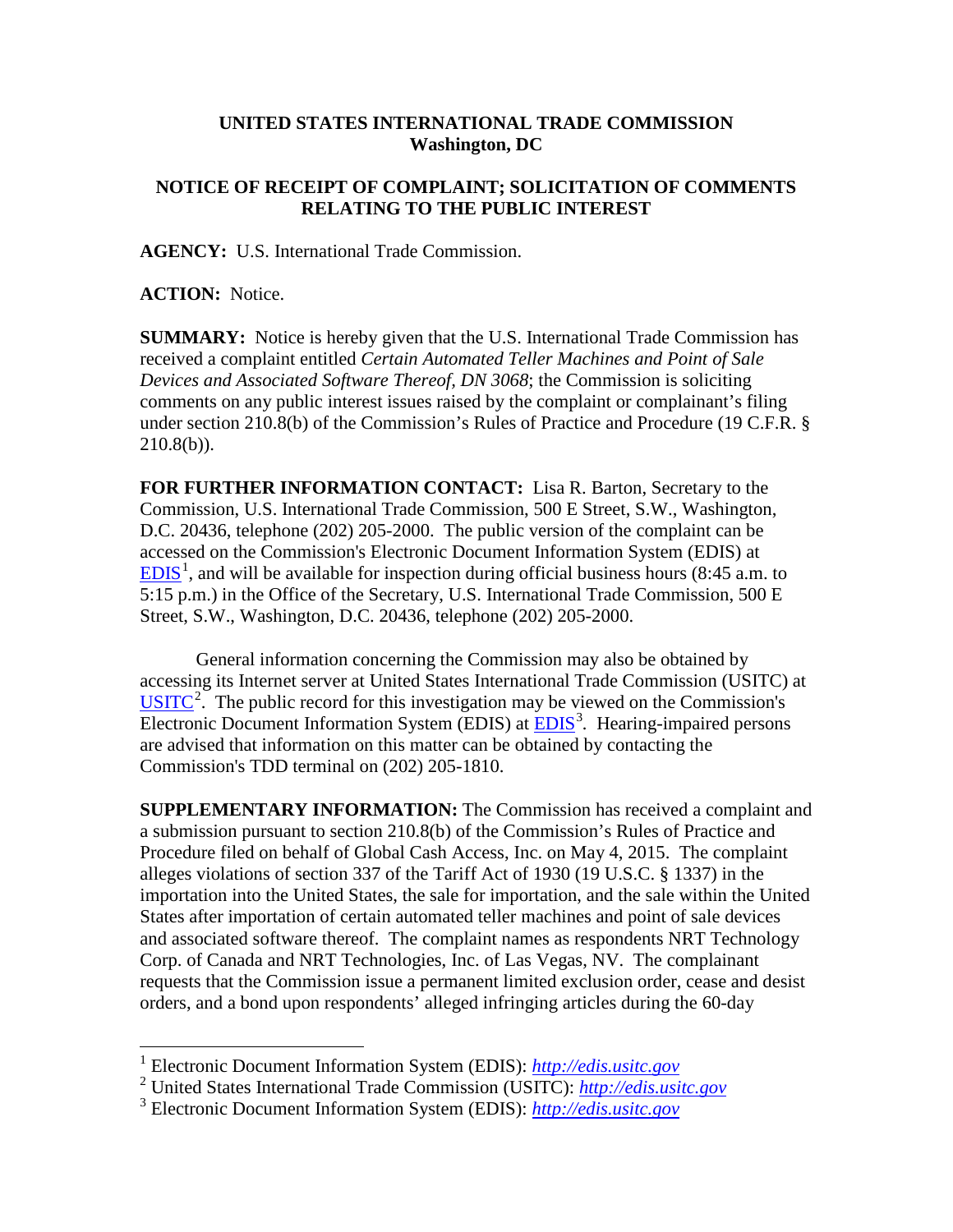Presidential review period pursuant to 19 U.S.C. § 1337(j).

Proposed respondents, other interested parties, and members of the public are invited to file comments, not to exceed five (5) pages in length, inclusive of attachments, on any public interest issues raised by the complaint or section 210.8(b) filing. Comments should address whether issuance of the relief specifically requested by the complainant in this investigation would affect the public health and welfare in the United States, competitive conditions in the United States economy, the production of like or directly competitive articles in the United States, or United States consumers.

In particular, the Commission is interested in comments that:

- (i) explain how the articles potentially subject to the requested remedial orders are used in the United States;
- (ii) identify any public health, safety, or welfare concerns in the United States relating to the requested remedial orders;
- (iii) identify like or directly competitive articles that complainant, its licensees, or third parties make in the United States which could replace the subject articles if they were to be excluded;
- (iv) indicate whether complainant, complainant's licensees, and/or third party suppliers have the capacity to replace the volume of articles potentially subject to the requested exclusion order and/or a cease and desist order within a commercially reasonable time; and
- (v) explain how the requested remedial orders would impact United States consumers.

Written submissions must be filed no later than by close of business, eight calendar days after the date of publication of this notice in the *Federal Register*. There will be further opportunities for comment on the public interest after the issuance of any final initial determination in this investigation.

Persons filing written submissions must file the original document electronically on or before the deadlines stated above and submit 8 true paper copies to the Office of the Secretary by noon the next day pursuant to section 210.4(f) of the Commission's Rules of Practice and Procedure (19 C.F.R. § 210.4(f)). Submissions should refer to the docket number ("Docket No. 3068") in a prominent place on the cover page and/or the first page. (*See* Handbook for [Electronic Filing Procedures](http://www.usitc.gov/secretary/fed_reg_notices/rules/handbook_on_electronic_filing.pdf), *Electronic Filing Procedures*<sup>[4](#page-1-0)</sup>). Persons with questions regarding filing should contact the Secretary (202-205-2000).

 $\overline{a}$ 

<span id="page-1-0"></span><sup>4</sup> Handbook for Electronic Filing Procedures:

[http://www.usitc.gov/secretary/fed\\_reg\\_notices/rules/handbook\\_on\\_electronic\\_filing.pdf](http://www.usitc.gov/secretary/fed_reg_notices/rules/handbook_on_electronic_filing.pdf)